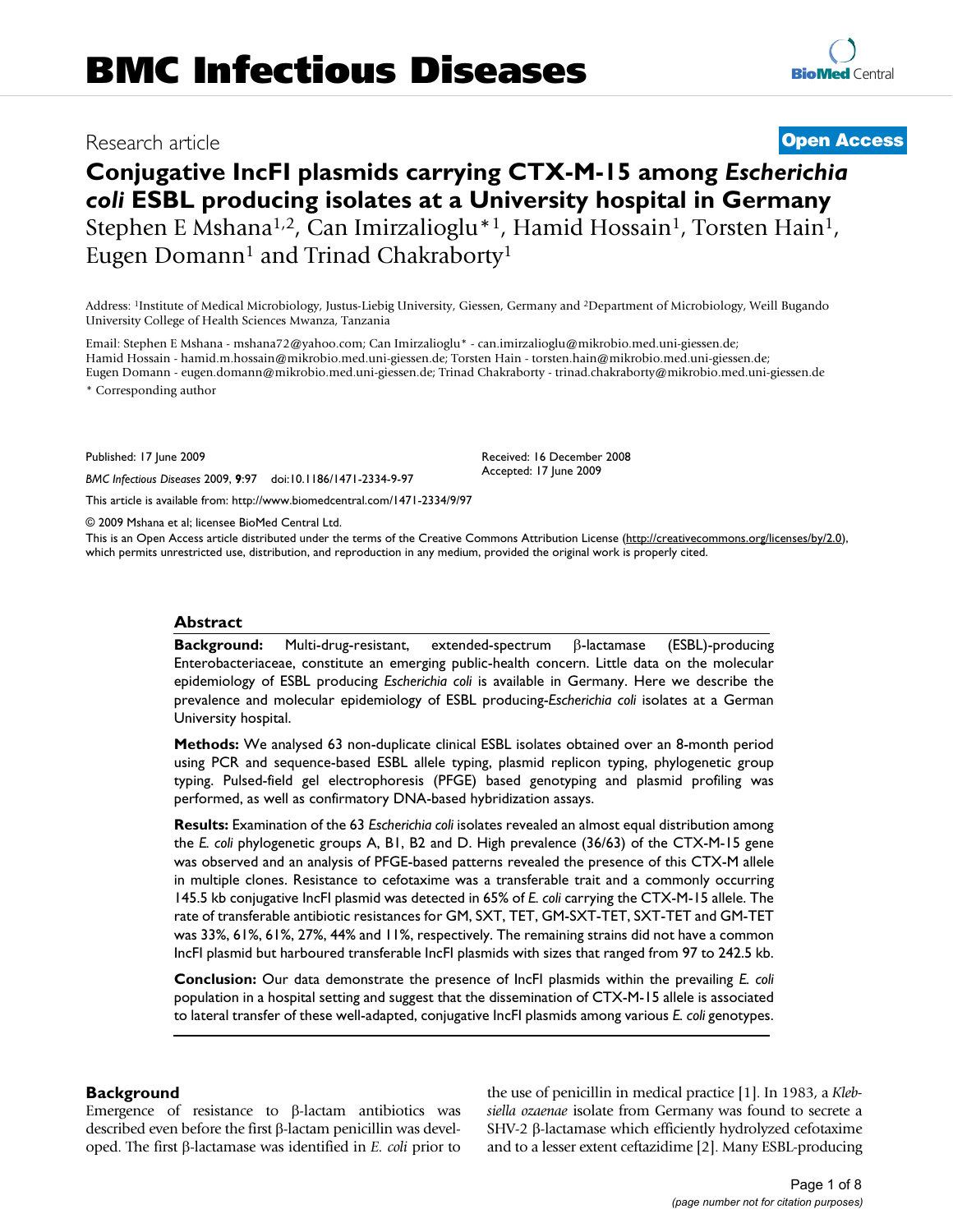enterobacterial isolates express enzyme variants that are derived from TEM-1 and SHV-1 by mutations. Recently, different types of ESBL such as CTX-M have been detected. These enzymes hydrolyze cefepime with high efficiency and cefotaxime more efficiently than ceftazidime [3]. In clinical strains, CTX-M-encoding genes have commonly been located on plasmids which vary in size from 7 – 200 kb [3- 5]. A number of studies have established that most of these plasmids have either replicons that belong to the incompatibility group (Inc) FII, or multireplicons of Inc FII associated with Inc FIA and FIB [4-8]. The presence of an Inc FI plasmid replicon harbouring CTX-M-15 was reported in a single isolate from Turkey [8]. Associations with plasmids of other Inc groups such as Inc I1 and Inc N have also been reported [7]. Many of these plasmids are conjugative and have transfer frequencies ranging from 10-2–10-7. Additionally, they also encode multiple resistance genes for different antibiotics as described for various Inc FII plasmids isolated in UK and Canada [9]. To date, more than 60 different CTX-M ESBLs belonging to 5 evolutionary groups have been described. In most clinical isolates CTX-M-15 is the most frequent CTX-M type, and has been reported in Enterobacteriaceae isolates from Poland, Canada, France, UK, Russia, Cameroon, India, Bulgaria and Japan [3-5]. In Germany isolates harbouring CTX-M-1, -3, -9 have previously been described [3].

In the present study, we prospectively examined *E. coli* ESBL-producing isolates at a German University Hospital with respect to their phylogenetic type, PFGE pattern, plasmid incompatibility groups and their antibiotic susceptibility profiles in order to shed light into the epidemiology of these isolates in our clinical setting. We report here on the emergence of a cluster of CTX-M-15 producers in Germany exclusively associated with a large conjugative IncFI replicon-type plasmid.

# **Methods**

#### *Isolates and susceptibility testing*

A total of 63 non-duplicate ESBL-positive *E. coli* were isolated from clinical specimens obtained from different wards of the local university hospital. These isolates were obtained from urine, wound swabs, blood, sputum and aspirates. Polymicrobial infections with Enterobacteriaceae harbouring the same ESBL-type were detected in three cases of urinary tract infections (UTI): the first two cases involved *E. coli* and *Enterobacter cloacae* and *E. coli* and *Enterobacter gergoviae* in urine samples, while the third case involved *K. pneumoniae* in the urine sample and *E. coli* in blood culture of the same patient. This study was approved by the institutional review board of the University of Giessen and Marburg University Hospital and was deemed exempt from informed consent.

The specimens were collected over a period of 8 months from August 2006 to April 2007. Pure cultures of clinical isolates were identified based on biochemical test systems

(API 20E, BioMerieux, France) following the instructions of the vendor. Antibiotic susceptibility was determined using the disk diffusion method on Mueller-Hinton agar (Oxoid, Basingstoke, England) as recommended by the Clinical and Laboratory Standard Institute (CLSI) [10]. Susceptibility was tested against ampicillin (10 μg), amoxycillin/clavunate (20/10 μg), ampicillin/sulbactam (10/ 10 μg), tetracycline (30 μg), gentamicin (10 μg), tobramycin (10 μg), SXT (1.25/23.75 μg), ciprofloxacin (5 μg), moxifloxacin (5 μg), cefpodoxim (10 μg), ceftazidime (30 μg), cefepime (30 μg), imipenem (10 μg) and meropenem (10 μg) (BD BBL, Franklin Lakes, USA). *Escherichia coli* ATCC 25922 and *Klebsiella pneumoniae* ATCC 700603 were used as reference strains.

All isolates resistant to multiple cephalosporins were confirmed for ESBL production using the double disk synergy method (disk approximation method) [10]. The MIC for cefepime and tigecycline in all isolates producing CTX-M alleles was determined using E-tests ranging from 0.016 to 256 μg/ml (AB Biodisk, Sweden) according to the manufacturer's instructions and the recommendations of the CLSI. Quality of media, antibiotic disks and E-test strips were controlled with the *E. coli* ATCC 25922 isolate. Isolates with a MIC of  $\geq$  8 µg/ml for cefepime and a MIC of  $\geq$ 2 μg/ml for tigecycline were considered resistant according to the CLSI [10,11].

#### *Amplification of ESBL genes and the ISEcp1 element*

The presences of genes encoding ESBL (CTX-M, TEM and SHV) were investigated using specific primers and methods described previously [12,13]. Using the published sequence of a 92 kb plasmid carrying CTX-M-15 GenBank accession NO [AY044436](http://www.ncbi.nih.gov/entrez/query.fcgi?db=Nucleotide&cmd=search&term=AY044436) (9), primers *tnp*A/IS*Ecp*1 F (5'- GCAGGTGATCACAACC-3'), *tnp*A/IS*Ecp*1 R (5'-GCGCAT-ACAGCGGCACACTTCCTAAC-3') and CTX-*tnp*A F (5'- CATGCTCACGGCGGG-3'), CTX-*tnp*A R (5'-GCTAGGT-GATCACAACC-3') were designed to amplify the IS*Ecp*1 (1881 bp) and CTX-M-15 gene plus IS*Ecp*1 elements (3181 bp) in CTX-M-15-carrying *E. coli* and transconjugants [8]. For amplification, 5 μl of template DNA (50 ng/ μl) was added to a 45 μl mixture containing 200 μM of dNTP mixtures (Roche, Switzerland) 0.4 μM of each primer, 2.5 U Taq polymerase (Invitrogen, Germany) and appropriate buffer (0.2 μM MgCl<sub>2</sub>, 2.5 μM KCL, 0.5 μl 10% Tween 20, 1 μl of Gelatin and 3.8 μl of pure water). The reaction was performed in a Gene Amp PCR system 9700 thermo cycler (Applied Biosystems, USA) under the following conditions: initial denaturation at 94°C for 5 minutes followed by 35 amplification cycles comprising of 30 seconds denaturation at 94°C, 30 seconds annealing at 62°C, 60 seconds extension at 72°C, followed by a final extension step at 72°C for 7 minutes. All PCR products were sequenced and a previously characterized *E. coli* J53-pMG 267 harboring bla<sub>CTX-M</sub> genes associated with IS*Ecp*1 was included as a positive control.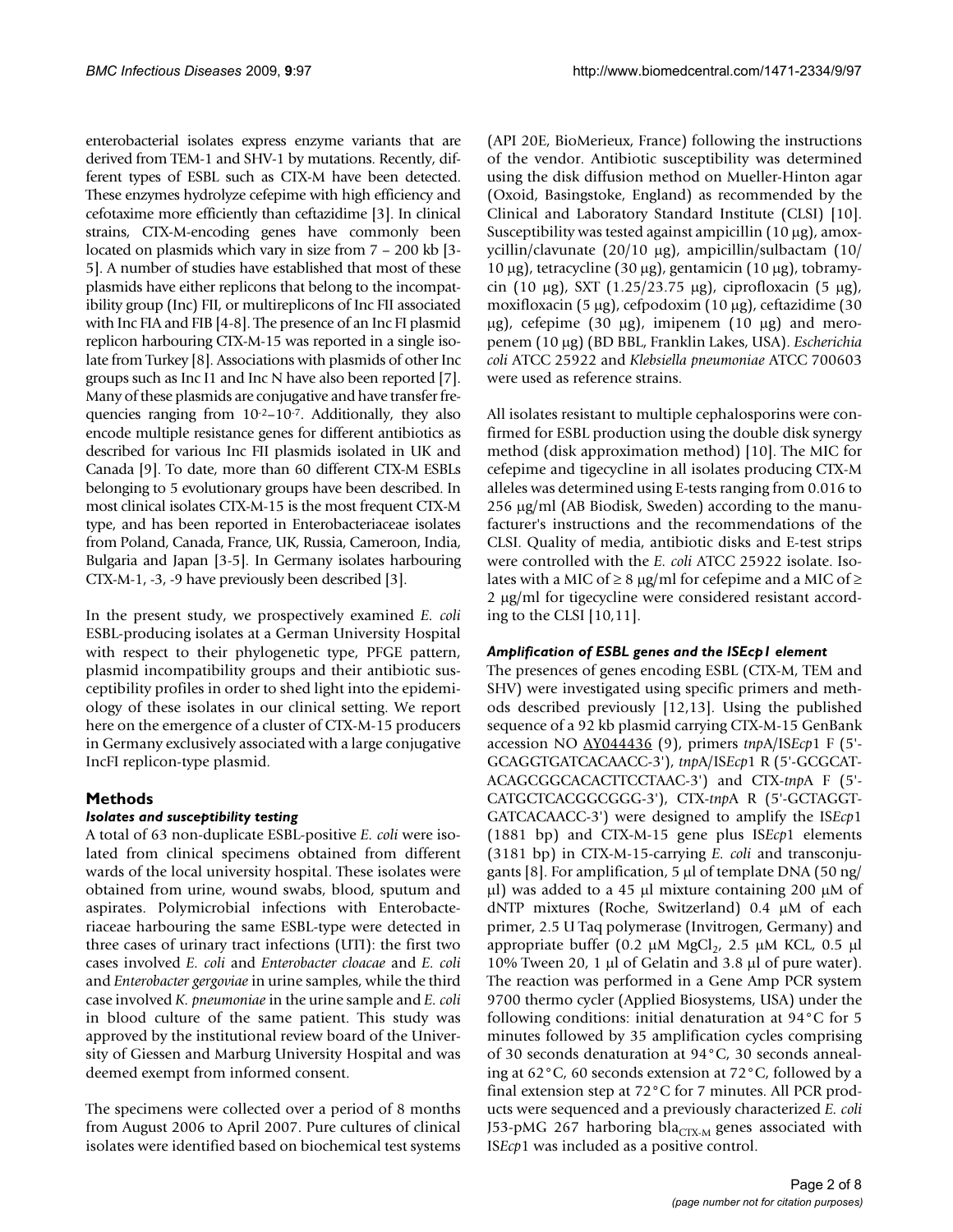#### *Pulsed-field Gel Electrophoresis (PFGE) and phylogenetic group typing*

PFGE was performed according to the Pulse Net protocol of the Centers for Disease Control and Prevention, Atlanta, USA [http://www.cdc.gov/pulsenet/proto](http://www.cdc.gov/pulsenet/protocols.htm) [cols.htm.](http://www.cdc.gov/pulsenet/protocols.htm) The agarose-embedded DNA was digested with the restriction endonuclease *Xba*I (New England Biolabs, USA) at 37°C for 16 hrs. Electrophoresis was conducted using a CHEF Drive II (Bio-Rad, UK); conditions were 6 V, with 2.2 s–54 s pulses for 20 hrs. Strain differentiation by PFGE analysis was achieved by comparison of band patterns using Gelcompar II (Applied Maths, Belgium). Patterns were normalized using the molecular weight marker (PFGE Lambda Marker, Fermentas, Germany). Dendograms were generated to visualize relationships among the isolates. The similarity coefficient (SAB) of sample pairs was calculated based on band positions by using DICE metric [14,15]. A similarity coefficient SAB of 0.80 was set as a threshold for defining clusters of genetically similar isolates.

*Escherichia coli* phylogenetic grouping was achieved using triplex PCR for *chu*A, *yja*A and *tsp*E4C2 genes as described previously. Amplification of these genes was performed with the following primers *chu*A.1 (5'-GACGAACCAACG-GTCAGGAT-3') and *chu*A.2 (5'-TGCCGCCAGTACCAAA-GACA-3'), *yja*A.1 (5'-TGAAGTGTCAGGAGACGCTG-3') and *yja*A.2 (5'-ATGGAGAATGCGTTCCTCAAC-3'), and *tsp*E4C2.1 (5'-GAGTAATGTCGGGGCATTCA-3') and *tsp*E4C2.2 (5'-CGCGCCAACAAAGTATTACG-3') [5,16].

#### *Plasmid analysis, DNA hybridization and PCR-based replicon typing (PBRT)*

Plasmids from transconjugants and clinical isolates were detected using PFGE as described previously [4,5,17]. Genomic DNA was prepared as described above. A single block was incubated at 55°C for 45 minutes with 1 unit of S1 nuclease (Invitrogen, Germany) in 200 μl of 50 mM NaCl, 30 mM sodium acetate and 5 mM  $ZnSO<sub>4</sub>$ . Electrophoresis was done under the following conditions 6 V, 5 s–50 s for 20 h. DNA fragments were transferred to the polyvinyl-based membrane using overnight capillary transfer followed by hybridization with digoxygenin (DIG)-labeled CTX-M-15 FIA, and FIB amplicon probes prepared according to the manufacturers instruction (DIG High Prime DNA labelling and Detection Starter Kit II, Roche, Germany) [5].

PCR-based replicon typing was carried out as described by Carattoli et al [5,7]. DNA was extracted using a DNeasy tissue extraction kit (Qiagen, Germany) and 5 μl of template DNA (50 ng/ $\mu$ l) was used in simplex PCR to detect FIA, FIB, FII, I1 and N groups. PCR conditions were: initial denaturation at 94°C for 5 minutes followed by 30 amplification cycles comprising of 30 seconds denaturation at 94°C, 30 seconds annealing at 58°C, 60 seconds extension at 72°C, followed by a final extension step at 72°C for 5 minutes. *Escherichia coli* strains ATCC 25922 and R 100 were used as negative and positive controls, respectively.

### *Sequencing*

PCR products of all ESBL genes detected as well as 6 randomly selected FIA- and FIB-amplicons were sequenced. PCR products were purified using Invitek purification kit (Invitek, Germany) following the manufacturer's instructions. Sequence reactions were done using the corresponding primers used for amplification, and sequencing was performed using the automated sequencer ABI Prism 3100 (Applied Biosystems, USA). DNA sequence was analysed using Lasergene software (DNASTAR, USA) followed by homology searches using the NCBI BLAST algorithm (Altschul SF et al. 1997).

#### *Transfer of antibiotic-resistance genes*

Conjugation experiments were performed using *E. coli* CC118 (Rifr, Strr, Lac-, plasmid-free) as a recipient strain [18] and 18 randomly selected clinical isolates of *E. coli*, representing different PFGE-based clusters as donor strains. Strains were mixed at the ratio of 1:2 (donor/ recipient) on LB agar followed by overnight incubation at 37°C. Transconjugants were selected by suspending the growth in 1 ml of PBS and 0.1 ml portions of 10-1 to 10-4 dilutions were plated on LB agar containing 300 μg/ml rifampicin and 30 μg/ml cefotaxime. The transconjugants were tested for ESBL production using disk approximation method followed by PCR amplification of ESBL genes and replicon typing.

# **Results**

#### *Isolates and types of ESBL genes*

A total of 63 non-duplicate clinically relevant isolates of *E. coli* were confirmed as ESBL-producing strains using the double disk assay. Thirty five of these isolates were recovered from urine (55.5%), 6 from blood culture (9.5%), 5 from sputum (7.9%) and 17 were from swabs (wound, eye, cervix, 27%). Twenty-nine of the isolates originated from general medical wards (46%) and 7 were from intensive care units (11.1%). Among the 63 phenotypically confirmed ESBLs, 61 (96.8%) were positive in PCR amplification using primers specific for the detection of TEM and CTX-M genes. CTX-M occurred at the highest frequency and was found in 49 (77.7%) isolates. CTX-M-15 was the most common allele detected and was found in 36 (57.1%) of all *E. coli* tested. Other detected ESBL alleles were CTX-M-3 (4.7%), CTX-M-1 (11.1%), CTX-M-28 (3.1%), Tem-144 (7.9%), Tem-126 (3.1%), Tem-105 (3.1%), Tem-150 (1.6%) and Tem-143 (3.1%), '[see Additional file 1]'. CTX-M-15 was detected in all cases of polymicrobial infections. Twenty randomly selected CTX-M-15-carrying *E. coli* isolates were positive for the 1.8 kb IS*Ecp*1 element using designed primers. The nucleotide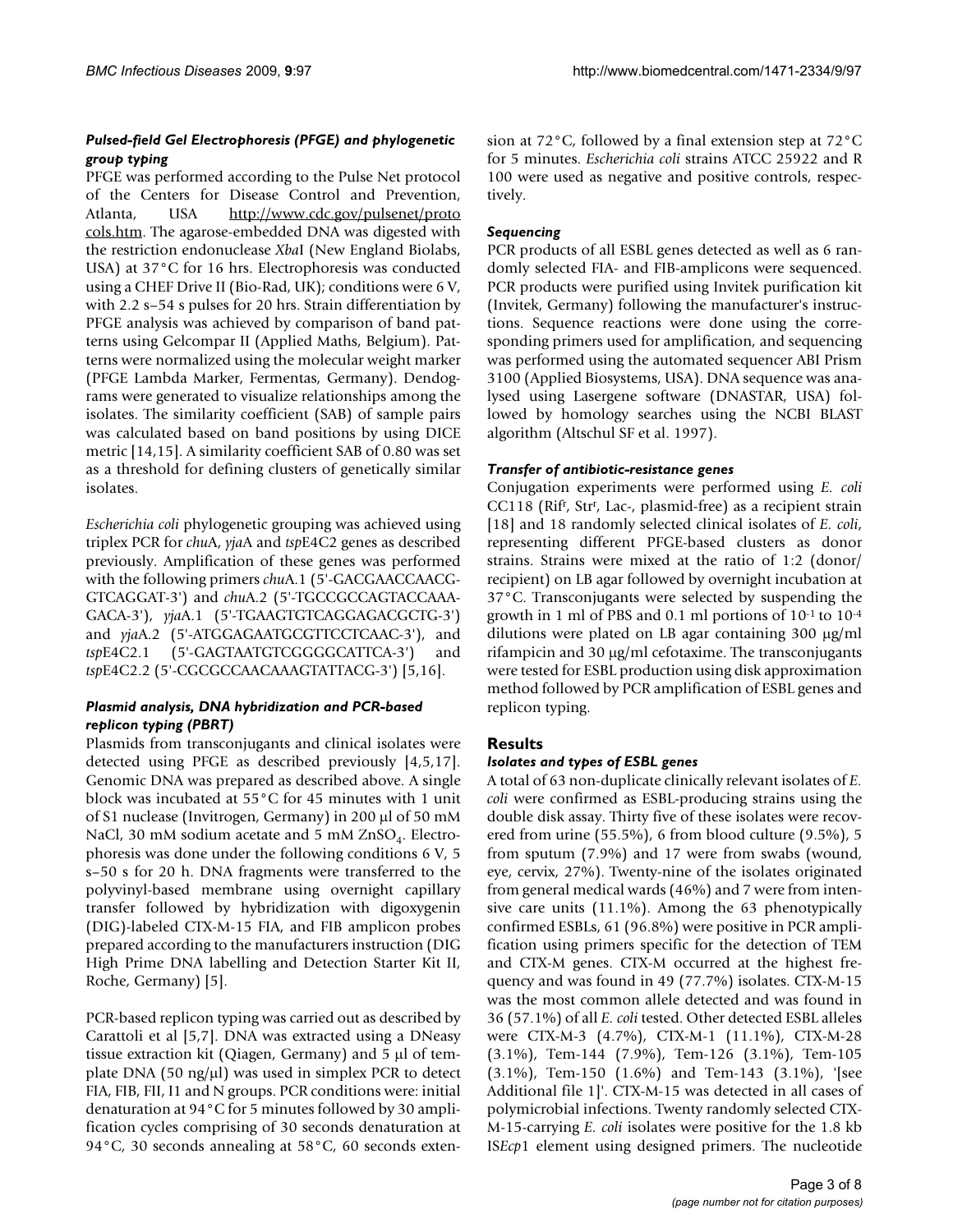sequences of several CTX-M 15 alleles were published at GenBank under the accession numbers [EU118591](http://www.ncbi.nih.gov/entrez/query.fcgi?db=Nucleotide&cmd=search&term=EU118591) to [EU118602](http://www.ncbi.nih.gov/entrez/query.fcgi?db=Nucleotide&cmd=search&term=EU118602).

#### *Antibiotic resistance profiles*

All isolates were sensitive to imipenem/cilastin and meropenem. Additionally, we tested for tigecycline and obtained MICs ranging from 0.5 μg/ml to 1 μg/ml with a median of 0.75 μg/ml indicating that all isolates were sensitive to tigecycline. All isolates carrying the CTX-M-15 allele were resistant to cefepime (MIC  $\geq$  8 µg/ml). The majority of isolates carrying CTX-M-15 were resistant to gentamicin, trimethoprim/sulfamethoxazole (SXT), tetracycline and ciprofloxacin when compared to other alleles  $(p = 0.006, chi-square test)$ . There was a significant association ( $p = 0.00067$ , Fisher exact test) between resistance to cefepime and the presence of the CTX-M-15 allele, when compared to other CTX-M alleles data not shown.

#### *Conjugation*

The 18 randomly selected CTX-M-15-carrying *E. coli* isolates were all capable of transferring plasmids by conjugation with transfer frequencies ranging from  $10^{-4}$  –  $10^{-9}$  per donor cell. Genes for tetracycline and SXT resistance were co-transferable in 61% and gentamicin in 33% of isolates. No transferable ciprofloxacin resistance was observed (Table 1).

#### *Characterization of isolates using PFGE and phylogenetic grouping*

All of the 63 *E. coli* isolates were subjected to PFGE analysis. Examination of the PFGE patterns revealed 13 PFGE

**Table 1: Characteristic of 18** *Escherichia coli* **selected as donors**

types (Figure 1). Using a similarity level SAB of 0.80 (line X in Figure 1), the 63 strains could be assigned to 6 clusters (clusters 1–6 in Figure 1) indicating the overall close relationship of the isolates. PCR-based phylogenetic analysis revealed that 28 (44.4%) of all isolates belonged to the B2 phylogenetic group, 20 were classified as group A (31.7%), 10 (15.8%) as D and 5 (7.9%) as B1. CTX-M-15 was found in 61% of group B1 isolates, in 50% of group D isolates, and in 60% of group A and B2, respectively. Thirteen (65%) of the group A isolates were obtained from urine samples. Phylogenetic group B2 formed the majority of the PFGE clusters 2 (15/21), 3 (3/4) and 5 (5/ 7) (Figure 1).

#### *Plasmid analysis and replicon typing*

Plasmids of variable sizes were detected, and the majority of transconjugants had plasmids ranging from 145.5 kb to 194 kb (Figure 2). A 145.5 kb plasmid was detected in 65% of the isolates tested and when present it was always found to hybridize with CTX-M-15, FIA as well as FIB probes, '[see Additional file 2]'. In one isolate the CTX-Mgene was located on a 242.5 kb IncF1 plasmid. All clinical isolates and transconjugants were found to harbour IncFI group plasmids. The majority of isolates (71.4%) were positive for both FIA and FIB. FIA and FIB alone were found in 10 (15.8%) and 8 (12.7%) isolates respectively. Plasmids harbouring Inc FII, IncN and IncI1 replicon types were not detected.

#### **Discussion**

This study provides molecular-epidemiological data on ESBL-carrying *Escherichia coli* in the clinical setting of a

| Isolate | Phylogenetic<br>Group | PFGE type       | ESBL type       | Resistance to antibiotics other than<br>Beta-lactam | Conjugation frequency | Incompatibility group |
|---------|-----------------------|-----------------|-----------------|-----------------------------------------------------|-----------------------|-----------------------|
| 12      | ΒI                    | X13             | <b>CTX-M-15</b> | GM,*SXT,*TET,CIP                                    | $10^{-9}$             | <b>FIA,FIB</b>        |
| 19      | A                     | X13             | <b>CTX-M-15</b> | GM,*SXT,TET,CIP                                     | $10-9$                | <b>FIA,FIB</b>        |
| 44      | A                     | X5              | CTX-M-15,TEM-1  | GM,CIP                                              | $10-9$                | <b>FIA,FIB</b>        |
| 48      | D                     | X13             | <b>CTX-M-15</b> | *GM,CIP,*SXT,*TET                                   | $10^{-7}$             | <b>FIA,FIB</b>        |
| 58      | B <sub>2</sub>        | X5              | <b>CTX-M-15</b> | GM,CIP,SXT                                          | $10-4$                | <b>FIA,FIB</b>        |
| 66      | A                     | X9              | CTX-M-15,TEM-1  | *GM,CIP,*TET,*SXT                                   | $10-7$                | <b>FIA,FIB</b>        |
| 67      | A                     | X9              | CTX-M-15,TEM-1  | GM, CIP,*TET,*SXT                                   | $10^{-7}$             | <b>FIA,FIB</b>        |
| 70      | <b>B2</b>             | X5              | CTX-M-15,TEM-1  | GM,*SXT,TET,CIP                                     | $10-9$                | <b>FIA,FIB</b>        |
| 81      | D                     | X6              | <b>CTX-M-28</b> | CIP. SXT.*TET                                       | $10^{-9}$             | <b>FIB</b>            |
| 90      | A                     | X <sub>12</sub> | CTX-M-3         | *GM,CIP,SXT,*TET                                    | $10^{-9}$             | <b>FIA,FIB</b>        |
| 92      | <b>B2</b>             | X5              | <b>CTX-M-15</b> | GM, TET, SXT                                        | $10-9$                | <b>FIA,FIB</b>        |
| 95      | A                     | X9              | CTX-M-I         | <b>SXT</b>                                          | $10^{-8}$             | <b>FIA,FIB</b>        |
| 103     | <b>B2</b>             | X <sub>12</sub> | CTX-M-15,TEM-1  | *GM, CIP,*TET, SXT                                  | $10^{-7}$             | FIA, FIB              |
| 79      | ΒI                    | X5              | CTX-M-15,TEM-1  | *GM,CIP,*TET,*SXT                                   | $10-7$                | <b>FIA</b>            |
| 54      | A                     | X9              | CTX-M-15, TEM-1 | GM.CIP. *TET. *SXT                                  | $10^{-6}$             | <b>FIA</b>            |
| 102     | <b>B2</b>             | ΧI              | CTX-M-15, TEM-1 | GM, CIP, *TET, *SXT                                 | $10^{-7}$             | <b>FIA</b>            |
| 110     | D                     | X4              | <b>CTX-M-15</b> | *GM,CIP,*SXT,*TET                                   | $10-9$                | <b>FIA,FIB</b>        |
| 112     | <b>B2</b>             | X4              | <b>CTX-M-15</b> | GM,CIP,*SXT,TET                                     | $10-9$                | <b>FIA,FIB</b>        |

\*Transferable resistance, GM: Gentamicin, TET: Tetracycline, CIP: Ciprofloxacin, SXT: Sulphamethoxazole/Trimethoprim. The rate of transferable antibiotic resistance for GM, SXT, TET, GM-SXT-TET, SXT-TET and GM-TET was 33%, 61%, 61%, 27%, 44% and 11% respectively.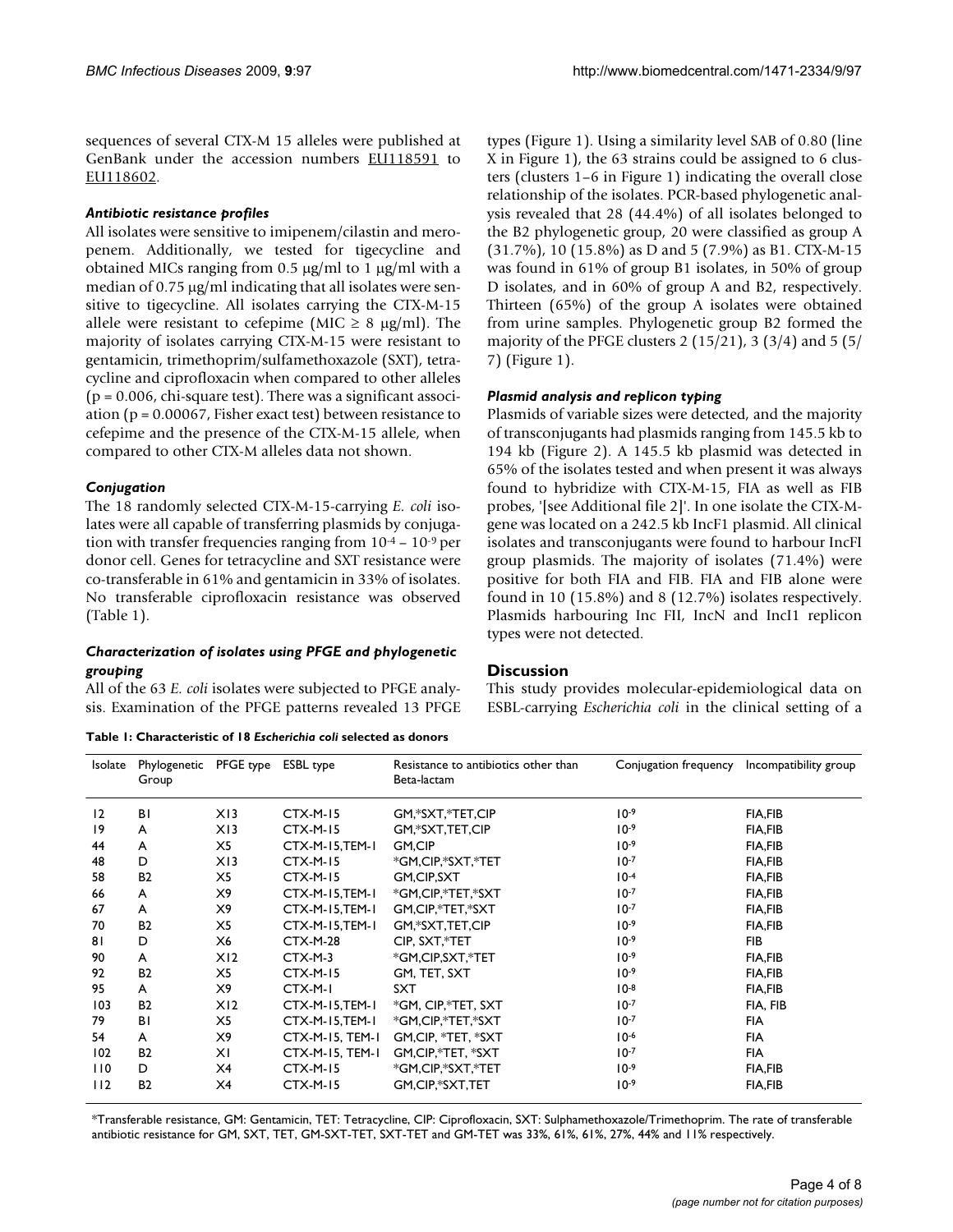

#### **Figure 1**

**PFGE dendogram of ESBL-producing** *E. coli*. Heterogeneity of the 63 *E. coli* ESBL producers are seen on the dendograms. The diagram also shows the isolate number, PFGE types as well as the corresponding phylogenetic group. The dashed line X indicates SAB of 0.8 revealing six clusters 1–6; PFGE types are labelled X1–X13.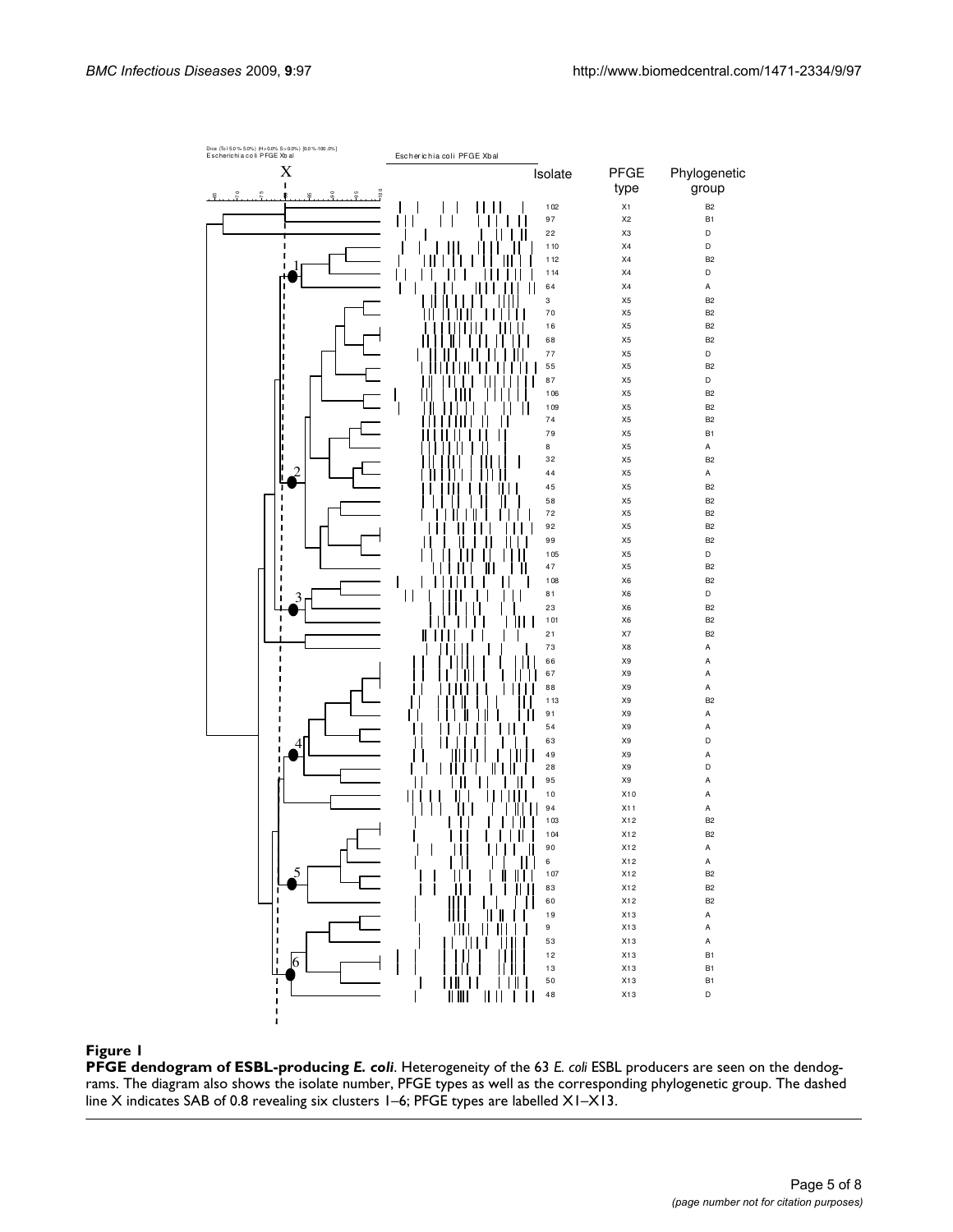

#### Figure 2

**Agarose gel showing S1 nuclease PFGE-based sizing of large plasmids for 8 isolates**. M (Lambda Marker) indicates the molecular weight marker of concatenated multimers of the bacteriophage lambda genome. Plasmid preparations from isolate number 48, 67, 79, 90, 58, 70, 110 and 112 reveal plasmids with sizes ranging from 45.5 kb to 194 kb which are indicated with arrows.

University Hospital in Germany. The study demonstrates that CTX-M ESBLs are the most common ESBL types among *E. coli* ESBL producers in our setting. The predominance of CTX-M-15 indicates that this allele might now be as common in Germany as in other European countries (such as UK, Poland, Greece, France, etc.) [3-5,12].

CTX-M-15 ESBL producing isolates displayed a significantly (p = 0.0064) higher level of resistance to ciprofloxacin, gentamicin, tetracycline and trimethoprim/sulfamethoxazole (SXT) as compared to other ESBL alleles. Other studies have also reported co-resistance to tetracycline, aminoglycosides, fluoroquinolones in ESBL-producing organisms [9,12,18,19]. In this study gentamicin, tetracycline and SXT resistance were transferable by conjugation in more than 30% of isolates tested. Isolates harbouring CTX-M-15 were resistant to cefepime with most of them exhibiting a MIC of greater than 32 μg/ml which is significantly higher than that reported for other CTX-alleles ( $p = 0.00067$ ). It has been demonstrated that CTX-M ESBLs hydrolyze cefepime with higher efficiency compared to other ESBL types [13]; this finding was confirmed in our study. Our data furthermore suggests that among the CTX-M-alleles, CTX-M-15 confers a higher ability to hydrolyze cefepime as compared to other CTX-M-types. In addition to carbapenems, all our ESBL isolates habouring CTX-M types were found to be sensitive to tigecycline with a MIC  $\leq$  2  $\mu$ g/ml. This suggests that tigecycline could be a therapeutic alternative to carbapenems in cases of systemic infection due to ESBL producing organisms [11,20].

All phylogenetic groups of *E. coli* were observed in our study with group B2 representing the majority of our isolates [21]. Twenty isolates in our study were classified as phylogenetic group A. Among these 13 (65%) were from urine samples and 60% of them carried the CTX-M-15 allele. Bacteria from the phylogenetic group A are considered as commensals, but they have occasionally been associated with serious nosocomial infections. In this study, one group A CTX-M-15 positive isolate was recovered from a blood culture. In contrast to data reported in other studies, we cannot detect a significant bias in the distribution of CTX-M-15 among the different phylogenetic groups [[22](#page-7-0)].

Analyses of PFGE banding patterns indicate a total of 55 genotypes among the isolates collected (Figure 1), suggesting that the spread of ESBLs is most probably linked to mobile genetic elements. Using a similarity coefficient (SAB) of 0.80, we were able to establish 6 different clusters (1–6) in our isolates. Cluster 2 was the largest cluster and was mainly formed by the B2 phylogenetic group with 67% of the isolates harbouring the CTX-M-15 allele. All isolates were typed for plasmid incompatibility groups and could be classified as FIA- and FIB-replicon types. Unlike most previously published studies [4,5,8], where an association of FII together with FIA and/or FIB was observed, no FII-replicon type could be detected in our isolates. To date there is only a single report from Turkey in which CTX-M-15 of an *E. coli* isolate was associated with an IncFI plasmid [8]. Plasmid analysis revealed that the majority of our transconjugants harboured large plasmids ranging from 145.5 to 194 kb. In 65% of the tested ESBL isolates, a common IncFI plasmid of about 145.5 kb could be demonstrated. One isolate carried a 242.5 kb IncFI plasmid harbouring CTX-M-15, which is the largest IncFI plasmid described in *Escherichia coli* to be associated with CTX-M-15. Most previous studies have found plasmids ranging from 7 to 200 kb in association with CTX-M-15 [3-5]. These findings suggest that in our setting, the CTX-M-15 allele is carried on large conjugative plasmids which are welladapted and constantly exchanged by lateral gene transfer among the *E. coli* isolates. The detection of other Enterobacteriaceae with the same ESBL type, as demonstrated in the above-mentioned cases of polymicrobial infections, furthermore suggest a species-overlapping transfer of CTX-M-15 (data not shown). Indeed all *E. coli* tested were able to transfer antibiotic resistance by conjugation with a frequency ranging from 10-4 to 10-9 per donor cell, indicating in several cases an at least 100-fold higher frequency compared to previous reports from the UK [18]. In addition CTX-M ESBL genes are often associated with an IS*Ecp1* element which facilitates its transfer. In this study the IS*Ecpl* element was found in all isolates tested.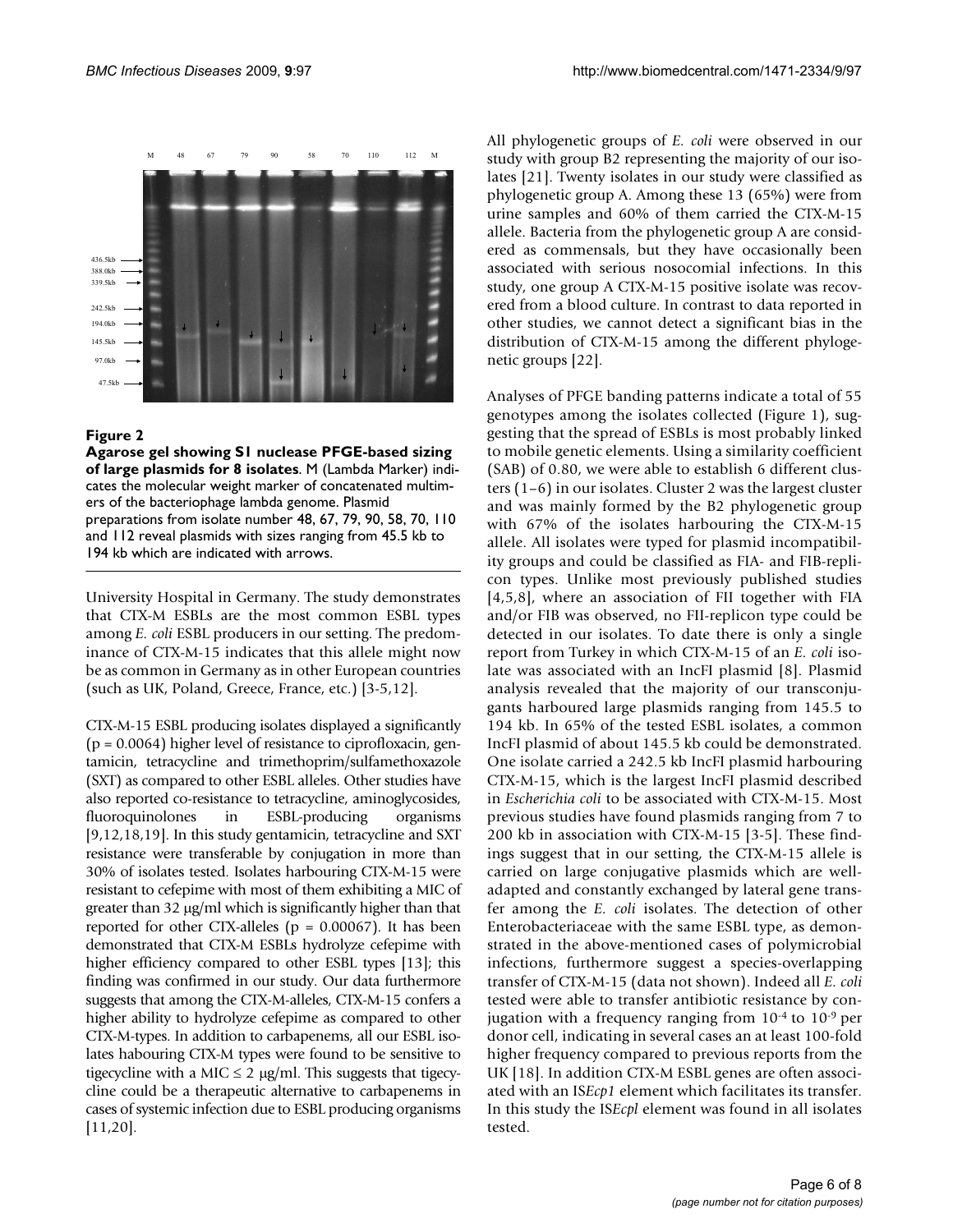#### **Conclusion**

This study demonstrates the predominant presence of CTX-M-15 ESBL producing *E. coli*, commonly associated with a 145.5 kb IncFI plasmid, in our setting. This is the first report of a CTX-M-15 occurrence in Germany associated with large conjugative plasmids with exclusive IncFI replicon-type. This study furthermore illustrates that the prevalence of CTX-M-15 is not due to spread of a single clonal type but is associated with the spread of related *E. coli* isolates. Dissemination of the ESBL phenotype is linked to the lateral transfer of highly adapted IncF1 conjugative plasmid. Based on these findings, larger multicenter studies to determine the molecular epidemiology of *E. coli* ESBL isolates, the distribution of CTX-M ESBL as well as the presence of conjugative plasmids among Enterobacteriaceae in hospital populations are warranted.

#### **Competing interests**

The authors declare that they have no competing interests.

#### **Authors' contributions**

SEM, ED, CI, and TC designed the study, SEM and CI performed the experiments, SEM, CI, ED, HH and TC analyzed the data, TH analyzed sequences, SEM, CI and TC wrote the manuscript which was corrected and approved by all the other coauthors.

#### **Additional material**

#### **Additional file 1**

*Table: ESBL producing* E. coli*, ESBL allele, Plasmid incompatibility groups and antibiotic-susceptibility results.* Click here for file

[\[http://www.biomedcentral.com/content/supplementary/1471-](http://www.biomedcentral.com/content/supplementary/1471-2334-9-97-S1.doc) 2334-9-97-S1.doc]

# **Additional file 2**

*Figure, A: Agarose gel showing S1 nuclease PFGE-based sizing of large plasmids for 8 isolates. M (Lambda Marker) indicates the molecular weight marker of concatenated multimers of the bacteriophage lambda genome. A total of eight* E. coli *CC118 transconjugants from conjugation experiments with different isolates are depicted. Plasmids sizes range from 45.5 kb to 194 kb B: The corresponding gel following DNA transfer to a polyvinyl-derived membrane and subsequent hybridization with the digioxygenin (DIG)-labelled CTX-M-15 probe.* Click here for file

[\[http://www.biomedcentral.com/content/supplementary/1471-](http://www.biomedcentral.com/content/supplementary/1471-2334-9-97-S2.ppt) 2334-9-97-S2.ppt]

# **Acknowledgements**

We thank Rosemarie Pierson, Martina Kloes-Langsdorf, Isabell Trur, Kirsten Bommersheim and Alexandra Amend-Foerster for their excellent technical assistance and Dr. Shneh Sethi for reading the manuscript. SEM is a recipient of an award from the German Academic Exchange Foundation (DAAD). This work was supported from a young researcher startup grant

of the Faculty of Medicine of the Justus-Liebig-University in Giessen to CI and from grants of the Federal Ministry of Education and Research (BMBF) to TC.

#### **References**

- 1. Abraham E, Chain PE: **An enzyme from bacteria able to destroy penicillin.** *Nature* 1940, **146:**837.
- 2. Kilebe C, Niles BA, Meyer JF, Toledorf-Neutzling RM, Wiedeman B: **Evolution of plasmid-coded resistance to broad spectrum cephalosporins.** *Antimicrob Agent Chemother* 1985, **28:**302-307.
- 3. Bonnet R: **Growing group of extended spectrum: the CTX-M enzymes.** *Antimicrob Agent Chemother* 2004, **48:**1-14.
- 4. Novais A, Cantón R, Moreira R, Peixe L, Baquero F, Coque TM: **Emergence and dissemination of** *Enterobacteriaceae* **[isolates](http://www.ncbi.nlm.nih.gov/entrez/query.fcgi?cmd=Retrieve&db=PubMed&dopt=Abstract&list_uids=17145793) [producing CTX-M-1-like enzymes in Spain are associated](http://www.ncbi.nlm.nih.gov/entrez/query.fcgi?cmd=Retrieve&db=PubMed&dopt=Abstract&list_uids=17145793) with IncFII (CTX-M-15) and broad-host-range (CTX-M-1, -3, [and -32\) plasmids.](http://www.ncbi.nlm.nih.gov/entrez/query.fcgi?cmd=Retrieve&db=PubMed&dopt=Abstract&list_uids=17145793)** *Antimicrob Agents Chemother* 2007, **51:**796-9.
- 5. Coque TM, Novais A, Carattoli A, Porel L, Pitout J, Peixe L, Baquero F, Canton R, Nordmann : **Dissemination of Clonally related** *Escherichia coli* **[Strains Expressing Extended-Spectrum B-](http://www.ncbi.nlm.nih.gov/entrez/query.fcgi?cmd=Retrieve&db=PubMed&dopt=Abstract&list_uids=18258110)[Lactamase CTX-M-15.](http://www.ncbi.nlm.nih.gov/entrez/query.fcgi?cmd=Retrieve&db=PubMed&dopt=Abstract&list_uids=18258110)** *Emerg Infect Dis* 2008, **14:**195-200.
- 6. Carattoli A, Garcia Fernandez A, Varesi P, Fortin D, Gerardi S, Penni A, Mancini C, Giordano A: **Molecular Epidemiology of** *Escherichia coli* **producing Extended-Spectrum** β**[-Lactamases](http://www.ncbi.nlm.nih.gov/entrez/query.fcgi?cmd=Retrieve&db=PubMed&dopt=Abstract&list_uids=17959756) [isolated in Rome, Italy.](http://www.ncbi.nlm.nih.gov/entrez/query.fcgi?cmd=Retrieve&db=PubMed&dopt=Abstract&list_uids=17959756)** *J Clin Microbiol* 2008, **46:**103-108.
- 7. Carattoli A, Miriagou V, Bertin A, loli A, Colinon C, Villa L, Whichard JM, Rossolin GM: **Replicon typing of plasmids encoding resistance to new** β**[-lactams.](http://www.ncbi.nlm.nih.gov/entrez/query.fcgi?cmd=Retrieve&db=PubMed&dopt=Abstract&list_uids=16836838)** *Emerg Infect Dis* 2006, **12:**1145-1148.
- 8. Gonullu N, Aktas Z, Kayacan CB, Sacioglu M, Carattoli A, Yong DE, Walsh TR: **Dissemination of CTX-M-15** β**-Lactamases Genes Carried on Inc FI and F11 plasmids among clinical isolates of** *Escherichia coli* **[in a University Hospital in Istanbul. Turkey.](http://www.ncbi.nlm.nih.gov/entrez/query.fcgi?cmd=Retrieve&db=PubMed&dopt=Abstract&list_uids=18184851)** *J Clin Microbiol* 2008, **46:**1110-1112.
- 9. Boyd DA, Tyler S, Christianson S, McGee A, Muller MP, Willey BM, Bryce E, Gardam M, Nordmann P, Mulvey MR: **Complete Nucleotide Sequence of a 92-Kilobase Plasmid Harboring the CTX-M-15 Extended-Spectrum Beta-Lactamase Involved in an Outbreak in Long-Term-Care Facilities in Toronto, Canada.** *Antimicrob Agent Chemother* 2004, **48:**3758-3764.
- 10. Clinical and Laboratory Standards Institute: **Performance standards for antimicrobial disk susceptibility tests. Approved standard.** In *Ninth edition Document M2-A9* Clinical and Laboratory Standards Institute, Wayne, PA; 2006.
- 11. Fritsche TR, Strabala PA, Sader HS, Dowzicky MJ, Jones RN: **Activity of tigecycline tested against a global collection of Enterobacteriaceae, including tetracycline-resistant isolates.** *Diagn Microbiol and Infect Dis* 2005, **52:**209-213.
- 12. Baraniak A, Fiett J, Hryniewicz W, Nordmann P, Gniadkowski M: **Ceftazidime-hydrolysing CTX-M-15 extended-spectrum** β**lactamase (ESBL) in Poland.** *J Antimicrob Agents Chemother* 2002, **50:**393-396.
- 13. Mendonça N, Leitão J, Manageiro V, Ferreira E, Caniça M: **[Spread of](http://www.ncbi.nlm.nih.gov/entrez/query.fcgi?cmd=Retrieve&db=PubMed&dopt=Abstract&list_uids=17371815) [extended spectrum b-lactamase CTX-M-producing](http://www.ncbi.nlm.nih.gov/entrez/query.fcgi?cmd=Retrieve&db=PubMed&dopt=Abstract&list_uids=17371815) Escherichia coli clinical isolates in community and nosoco[mial environments in Portuga.](http://www.ncbi.nlm.nih.gov/entrez/query.fcgi?cmd=Retrieve&db=PubMed&dopt=Abstract&list_uids=17371815)** *Antimicrob Agents Chemother* 2007, **51:**1946-55.
- 14. Hunter PR, Fraser CA: **Application of a numerical index of discriminatory power to a comparison of four physiochemical typing methods for** *Candida albicans***[.](http://www.ncbi.nlm.nih.gov/entrez/query.fcgi?cmd=Retrieve&db=PubMed&dopt=Abstract&list_uids=2685017)** *J Clin Microbiol* 1989, **27:**2156-60.
- 15. Hunter PR, Gaston MA: **[Numerical Index of the discriminatory](http://www.ncbi.nlm.nih.gov/entrez/query.fcgi?cmd=Retrieve&db=PubMed&dopt=Abstract&list_uids=3069867) [ability of typing systems: an application of Simpson Index of](http://www.ncbi.nlm.nih.gov/entrez/query.fcgi?cmd=Retrieve&db=PubMed&dopt=Abstract&list_uids=3069867) [diversity.](http://www.ncbi.nlm.nih.gov/entrez/query.fcgi?cmd=Retrieve&db=PubMed&dopt=Abstract&list_uids=3069867)** *J Clin Microbiol* 1988, **26:**2465-6.
- 16. Clermont O, Bonacorsi S, Bingen E: **Rapid and simple Determination of** *Escherichia coli* **[Phylogenetic Group.](http://www.ncbi.nlm.nih.gov/entrez/query.fcgi?cmd=Retrieve&db=PubMed&dopt=Abstract&list_uids=11010916)** *Appl Environ Microbiol* 2000, **66:**4555-4558.
- 17. Barton BM, Harding GP, Zuccarelli AJ: **[A general method for](http://www.ncbi.nlm.nih.gov/entrez/query.fcgi?cmd=Retrieve&db=PubMed&dopt=Abstract&list_uids=7793624) [detecting and sizing large plasmids.](http://www.ncbi.nlm.nih.gov/entrez/query.fcgi?cmd=Retrieve&db=PubMed&dopt=Abstract&list_uids=7793624)** *Analytical Biochemistry* 1995, **226:**235-240.
- 18. Karisik E, Ellington MJ, Pike R, Warren RE, Livermore DM, Woodford N: **Molecular characterization of plasmids encoding CTX-M-15** β**-lactamases from** *Escherichia coli***[. strains in the United](http://www.ncbi.nlm.nih.gov/entrez/query.fcgi?cmd=Retrieve&db=PubMed&dopt=Abstract&list_uids=16870648) [Kingdom.](http://www.ncbi.nlm.nih.gov/entrez/query.fcgi?cmd=Retrieve&db=PubMed&dopt=Abstract&list_uids=16870648)** *J Antimicrob Chemother* 2006, **58:**665-668.